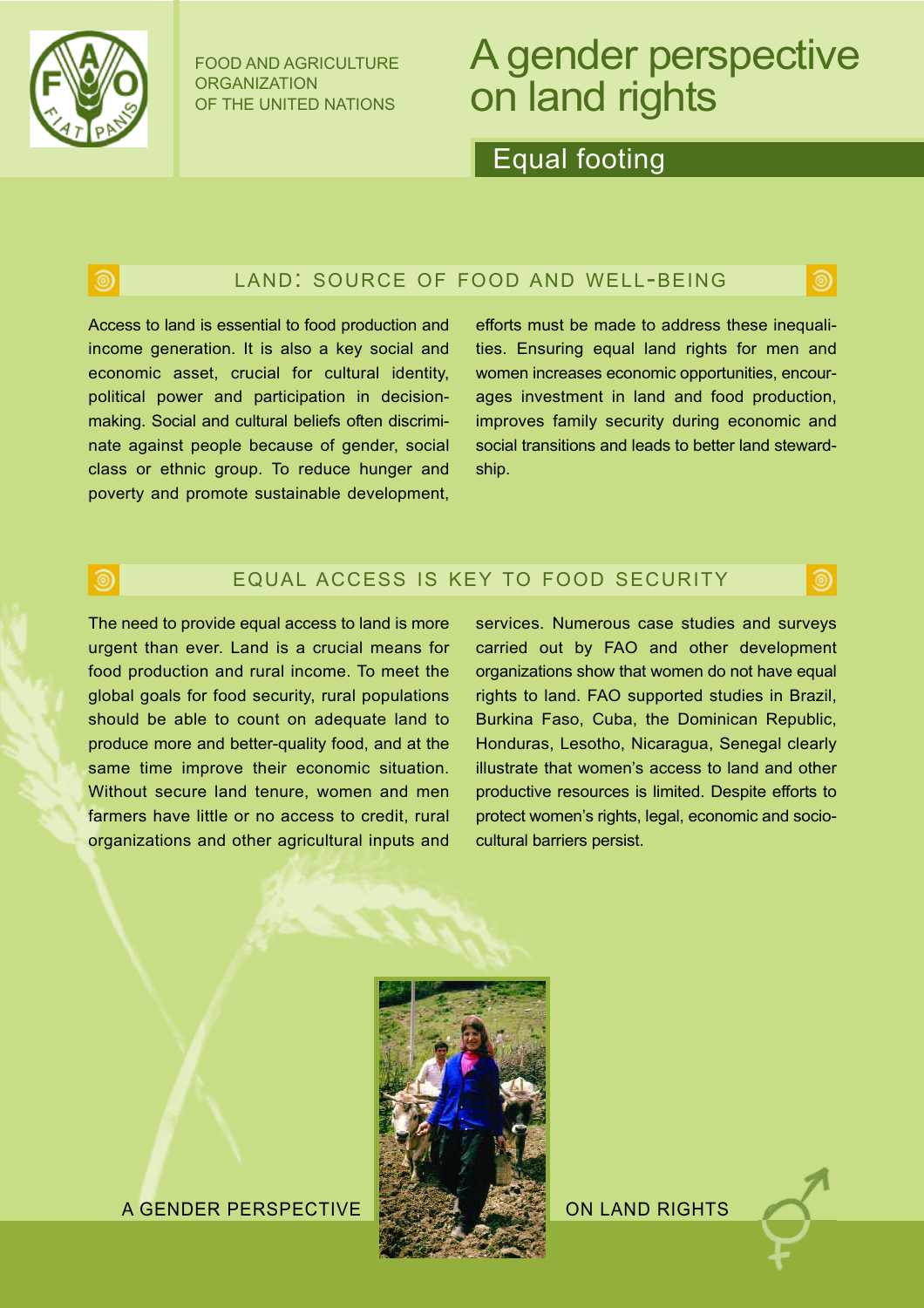

# A gender perspective on land rights

### Equal footing



#### WHO IS FARMING THE LAND?

Significant changes have occurred in the rural labour force as a result of growing population, urban migration, illness and death caused by HIV/AIDS. Women are assuming much more important roles in food production and natural resource management. Women are heads of rural households, in at least a quarter and sometimes more than half of cases. Many of these women are single parents, widows, divorcees, wives of migrant workers, the aged and the infirm – the least socially powerful members of the community. Both, female labour force in agriculture and the increasing number of women as head of household (due to HIV/AIDS, war, migration) in rural areas show how important it is to guarantee women's equal access to land and other productive resources.



#### LAND IS POWER

In countries where agriculture plays a predominant role as export earning and source of employment, ownership of land is directly associated with power. When women are denied equal property rights, they experience reduced social, economic, and political status. By contrast, land rights increase rural women's power in the above areas. Access to land facilitates women's bargaining power within their household, as well as their representation and participation in decisionmaking processes at the community level.



# .ම

#### DETERMINING ACCESS TO LAND: CUSTOM, LAW, MARKETS

Land rights are determined by a number of socio-political systems that evolve over time and exist concurrently. Formulating effective land tenure policy and taking into account the prevailing customs and practices into modern land administration is a challenge.

In many communities, traditional customs dictate the access that community members have to land and resources. Land is not considered a good that can be bought or sold, but is managed according to family and lineage structures, marriage practices and religion. Generally men control land and women gain access mostly through their relationship with male relatives.

State institutions also influence land tenure. Legislation may establish that women and men have equal rights to own land or may introduce land reform giving equal opportunities to women and men to receive land parcels. But the enforcement of the law depends on institutional, political and social factors. Very often traditional customs that already have strong local acceptance and influence will prevail.

As globalization penetrates most regions, the marketisation of the economy has a growing importance in determining land access. In market economies land rights are generally based on private property rights and the marketability of these rights. Although this could provide access for both women and men to buy land, the global market economy exacerbates existing disparities. As land becomes a marketable asset and available land becomes scarcer, household and community members may undermine the access women previously enjoyed, particularly in the case of widowed and divorced women.

#### Economically active population in agriculture

#### Estimation for the year 2000

|                                | <b>Total (1000)</b> | Female | Male  |
|--------------------------------|---------------------|--------|-------|
| World                          | 2 948 122           | 40.7%  | 59.3% |
| Developing Countries 2 292 671 |                     | 39.6%  | 60.4% |
| <b>LIFDCs</b>                  | 1893609             | 40.2%  | 59.8% |
|                                |                     |        |       |

Source: FAOSTAT

A GENDER PERSPECTIVE **WARDEN BEEN AND RIGHTS** 

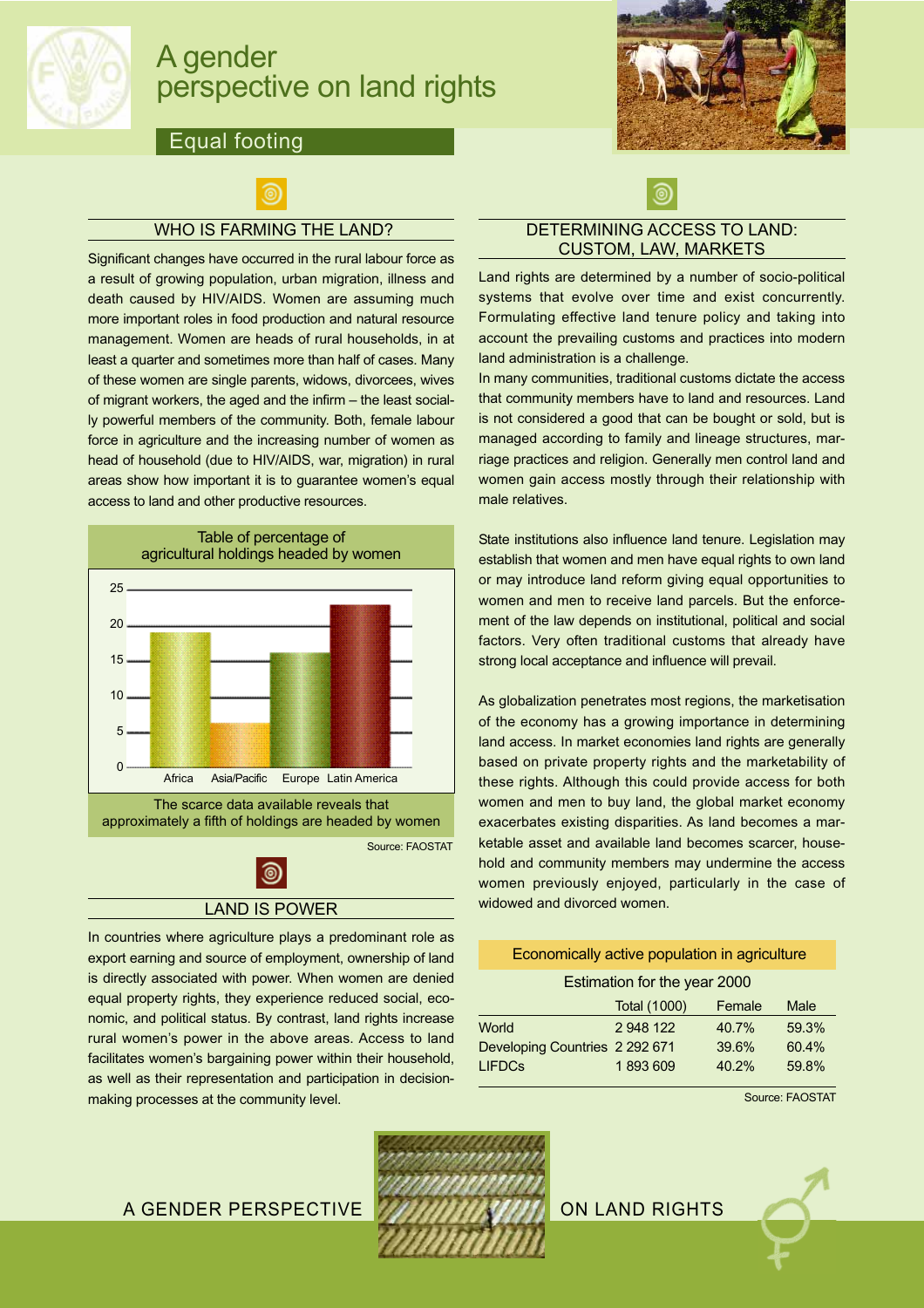



#### AGRARIAN REFORM IN BRAZIL

The lack of sex-disaggregated data makes it difficult to determine the level of women's participation in agrarian reform programmes. The most significant statistics with regard to gender was the 1996 Agrarian Reform Census that revealed that only 12.5% of land beneficiaries were women.



#### PATRIARCHAL VALUES AND PRACTICES: TO EQUAL ACCESS

One of the most difficult obstacles to improving gender equality in land rights is patriarchal values and practices. In most cultures, inheritance practices are patrilineal. Women have land tenure rights only through their male children or male relatives from their husband's lineage. Often a woman must seek permission from her husband before undertaking or committing family resources. This hampers effective use of resources and also lowers the motivation of women to invest in the land they use, for example by adding irrigation in land rehabilitation projects. Even when local custom affords women certain land rights, they may be reluctant to demand them for fear of losing social benefits.

In most of Africa, where inheritance is patrilineal, a woman loses rights to land following the death of her spouse. Widows and divorced women have virtually no tenure or inheritance rights with which to ensure food security for themselves or their children.

For example, in Burkina Faso, Mossi land tenure and family structure are patrilineal. This patrilineal culture determines marriage practices and who has control over land.

In the Middle East, women rarely own land, and when they do, the land is often controlled or managed by male relatives until marriage, after which the titles are transferred directly to their sons. Socio-cultural norms also have an impact on fertility rates. In India, daughters usually waive their land rights in favour of their brothers, to avoid being denounced as selfish and being alienated from their families. This often results in women bearing as many sons as possible in an effort to secure access to land.

#### WORKING TOGETHER TOWARD A COMMON GOAL

ම

Land reform can increase both equality and output. But to be successful, the design and implementation of policy and related programmes must occur in a participatory manner at the national, institutional and local levels.

At the national level, policy makers design policies, pass legislation, mandate programmes to implement the policies and provide resources. The advice of international donor and development agencies plays an important role at this stage. Then it is the turn of state agencies to translate the laws into programmes. These programmes should include gender training for staff to ensure that gender equality is integrated into land programmes. At the local level, stakeholders should participate in the implementation of appropriate policies.

At each stage of the process, it is important that implementers and stakeholders share experiences. Otherwise, unexpected results can occur. For example in Burkina Faso, the introduction of irrigation development projects had the unintended effect of putting more land under the control of men. This was because under customary tenure systems, men obtain control rights to irrigated plots. Women lost some of their rights when the land they were working was affected by these projects.

LAND TITLING AND TENURE SECURITY IN NICARAGUA Formal titling of land has been advanced as an adequate mechanism for ensuring tenure security for landholders. Nicaragua has made significant progress in increasing the number of women as landowners.

This was achieved through legislation initiated in the 1980s establishing equal rights for women and men to benefit from land tenure programmes. A further boost came from a joint titling law in 1997 mandating that titles received by families through a land reform programme be issued in the names of both spouses. Vigorous dissemination, training and promotion of joint titling paid off. Whereas in the 1980s only 10 percent of land titles were issued to women, by 2000 that number had increased to 42 percent. Work remains to be done: although more women are receiving titles, their land parcels tend to be smaller than those granted to men.





A GENDER PERSPECTIVE **CONSIDERATION** ON LAND RIGHTS